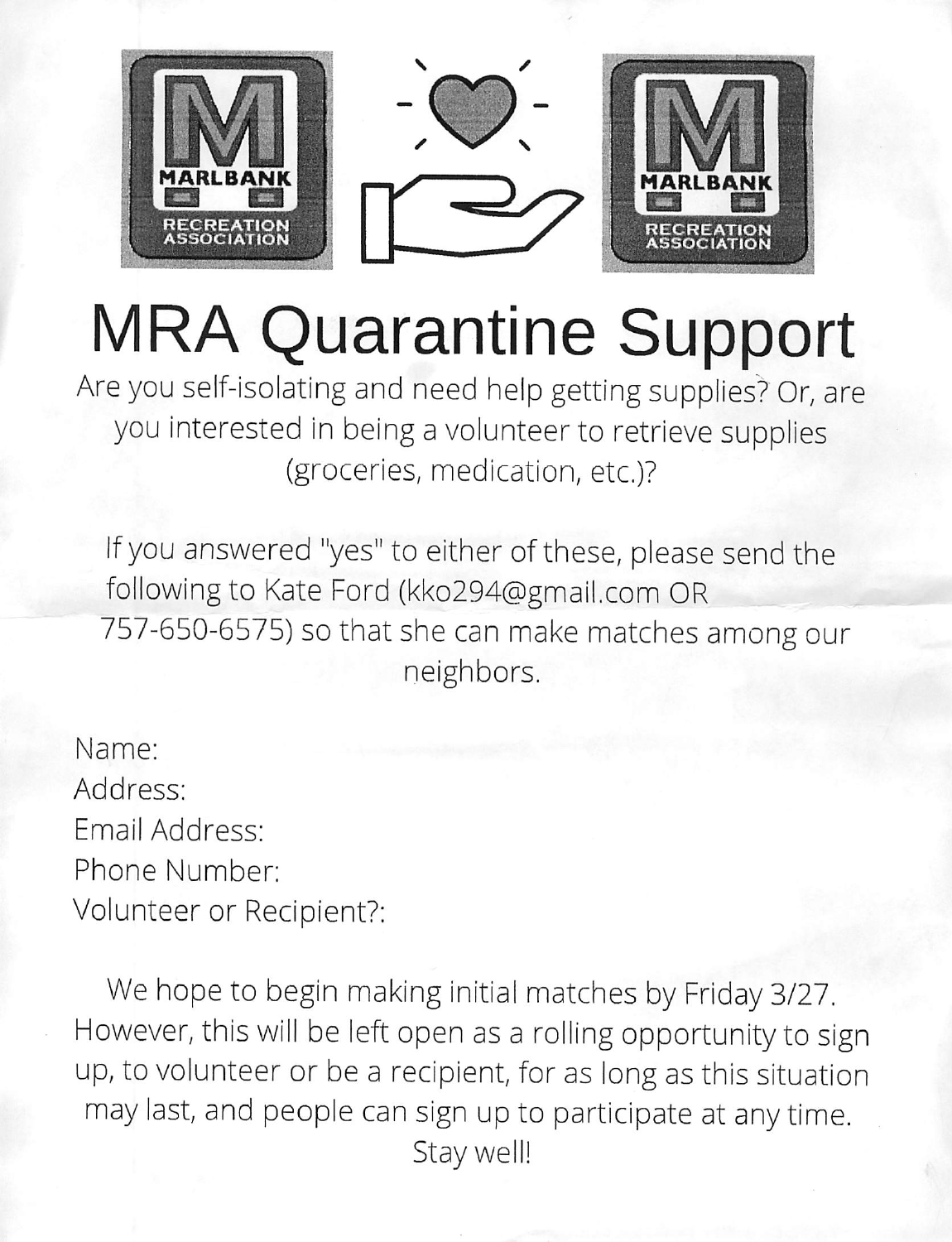





**Gail Whittaker, Public Information Officer** 757-890-3310 desk - 757-817-2665 cell [whittgl@yorkcounty.gov](mailto:whittgl@yorkcounty.gov)

# **Status Update 3/27/2020: The latest from York County**

Fishing Piers are open; Waste Management Center is open

*This listing contains status updates from the week* 

March 27, 2020

# **New Information re: County Programs/Services**

#### **Fishing Piers**

York County's fishing piers remain open. However, signage is posted reminding visitors to practice social distancing and ensure that no more than 10 individuals are on the pier at a time. York County's fishing piers are located at the Yorktown Waterfront, Back Creek Park, Wormley Creek Boat Landing, Roger Smith Boat Landing, and New Quarter Park.

#### **Waste Management Center**

**The Waste Management Center is open for the drop-off of trash and recyclables; the VPPSA Compost Facility is open**. Citizens are asked to keep their household chemicals until the next household chemical collection event can be held. The list of events will be updated at [www.vppsa.org.](www.vppsa.org) Please review the list of items that are accepted at our York County Drop-Off Center before bringing items that cannot be recycled.

# **Recap of County Programs/Services**

#### **County Offices/Facilities/Meetings**

- Offices, facilities, playgrounds, and libraries are closed to the public. Staff is continuing to provide services to the community. Citizens are encouraged to visit the website – <www.yorkcounty.gov> – and utilize online payments, customer service requests, and more.
- The **Board of Supervisors** meeting scheduled for April 7 is cancelled.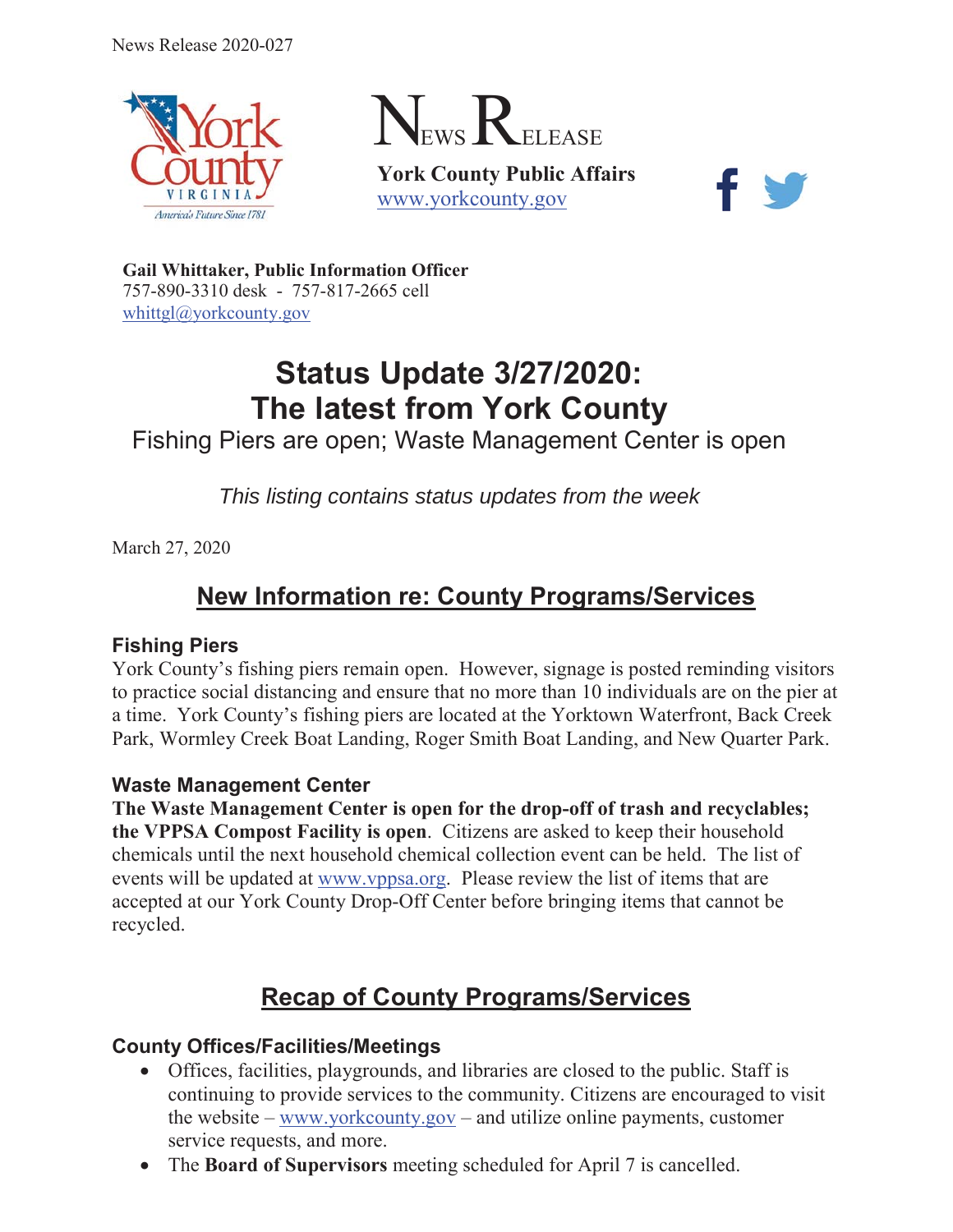- The **Planning Commission** meeting scheduled for April 8 is cancelled.
- construction plan review, permit issuance, and field inspections. Visit x **Building Safety** staff have implemented procedures for permit submissions, <www.yorkcounty.gov/buildingsafety>for details.
- Yorktown. • The **Central Purchasing** office staff will accept sealed Bids and Proposals that are delivered to the Finance Building, 120 Alexander Hamilton Boulevard, in

#### **Commissioner of the Revenue**

- <www.yorkcounty.gov/revenue> for contact information and the Forms portal. • Citizens are asked to conduct business via telephone, email, and website. Visit
- A drop-box is located on the outside of the Finance Building, 120 Alexander Hamilton Boulevard, for use by citizens who need to submit forms.

#### **Courts**

- Circuit Business is being transacted by appointment only. Please visit the website for contact information. A drop-box is placed at the Courthouse's front door security station for submitting civil and criminal paperwork and deed/and recordings. Electronic recording and online payments are available online [www.ypcircuitcourt.com.](www.ypcircuitcourt.com)
- General District For court status, call (757) 890-3450 (option 8). The Clerk's Office encourages citizens to make payments online at<www.courts.state.va.us>**.**
- x **Juvenile and Domestic Relations District** Many cases have been continued. Please call (757) 890-3470 for information.

#### **Fire & Life Safety**

 $\bullet$  Fire stations are closed to the public for visits/tours. Individuals who show up at a station with an emergency will be provided with appropriate care.

#### **Libraries**

- Both branches of the library remain closed. Please keep checked out books and materials until we reopen. Due dates have been extended and we are not charging fines.
- Staff is issuing library cards electronically so that patrons can access eBooks and the website. digital resources. Visit <www.yorkcounty.gov/library>or call (757) 890-5100 or (757) 890-3377. Got a question for a librarian? "Ask-A-Librarian" is available on
- The Library is holding a Live Stream Story Time on Facebook suited for children ages 1.5 to 6 years old. On Facebook, visit @yorkcountypubliclibrary. Visit the website for the schedule!

#### **Office of Economic Development**

- The office has launched a COVID-19 Business Resource page and encouraging businesses to visit the site for helpful links and information that may be useful: <https://www.yesyorkcounty.com/311/COVID-19-Business-Resources>.
- Staff has created a web page listing local businesses with store hours and services being offered (i.e. food delivery). Visit <www.yesyorkcounty.com/openforbusiness> for the listing of businesses and to add one to the list.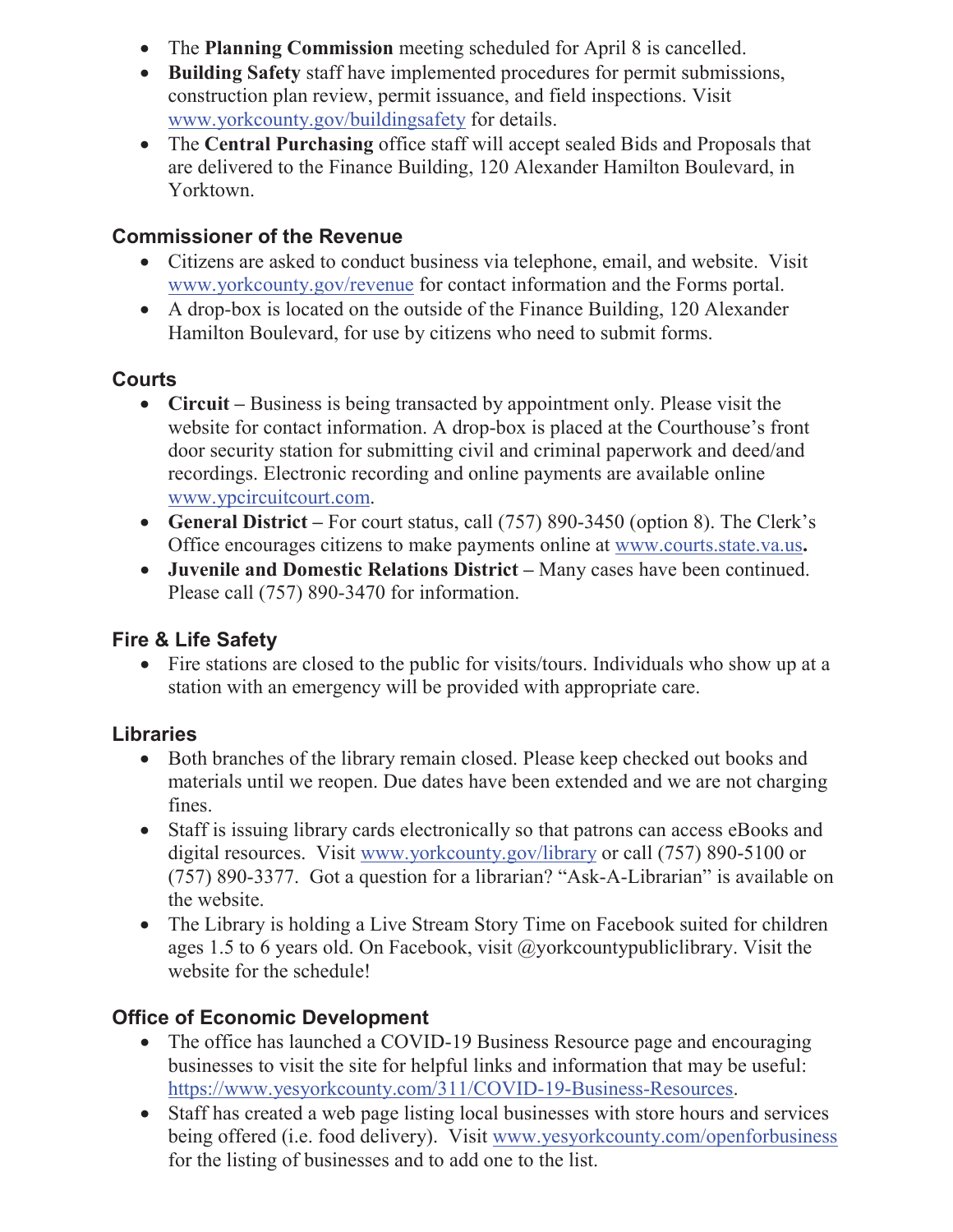#### **Local Charitable Organizations**

 many in the community. Consider donating your time or resources to the a • During times of emergency, charitable organizations provide for the needs of charitable group, such as United Way of the Virginia Peninsula [\(https://www.uwvp.org](https://www.uwvp.org)/), Virginia Peninsula Food Bank [\(http://hrfoodbank.org/](http://hrfoodbank.org)) and the American Red Cross [\(https://www.redcrossblood.org/](https://www.redcrossblood.org)), to help others in need.

### **Parks & Recreation**

- County parks are open. All playgrounds are closed.
- County-sponsored events, programs, classes, and activities, including those outdoors, are cancelled.
- The Senior Center of York is closed until further notice.

## **Riverwalk Landing/Yorktown Beach**

- The **beach is closed to sunbathing and swimming**, including the National Park Service Beach Picnic Area and beach located west of the Coleman Bridge. **The Yorktown Beach and Riverwalk Landing walkway are open for pedestrians**. Rules of social distancing apply (stay six feet apart) with group size limited to no more than 10 people.
- The following **parking areas** are closed: Upper level of Riverwalk Landing Parking Terrace, National Park Service Beach Picnic Area, Archer Cottage Lot (corner of Read and Water Streets), York Hall (301 Main Street)
- The following **public restroom facilities** are closed: Yorktown Beach, Riverwalk Landing Parking Terrace. **NOTE:** The public restroom facilities adjacent to the Freight Shed are open.

# **Sheriff's Office**

- x **Gun Safety Class** scheduled for March 31 has been cancelled.
- **National Drug Take Back** event scheduled for April 25 has been cancelled.

# **Social Media**

- Several York County offices maintain active Facebook accounts where information is posted regularly. Please consider "liking" or "following" these accounts to receive up-to-date information at [www.facebook.com:](www.facebook.com)
	- Government  $@y$ orkcountyva
	- Fire & Life Safety  $\omega$ yorkcountyfire
	- York-Poquoson Sheriff's Office  $@$ YorkPoquosonSheriff
	- Office of Economic Development  $@$ YesYorkVA
	- Visit Yorktown  $@VisitYorktown$
	- Public Library  $\omega$ yorkcountypubliclibrary
	- School Division  $@$ yorkcountyschoolsva

# **Social Services**

- A drop-box is located outside the building  $(301$  Goodwin Neck Road) from 8 a.m. to 4 p.m. Citizens are asked to call (757) 890-3787 to speak with an employee.
- After normal hours, child protective services complaints can be made by calling 1-800-552-7096. Adult protective service complaints can be made by calling 1-855- 635-4370.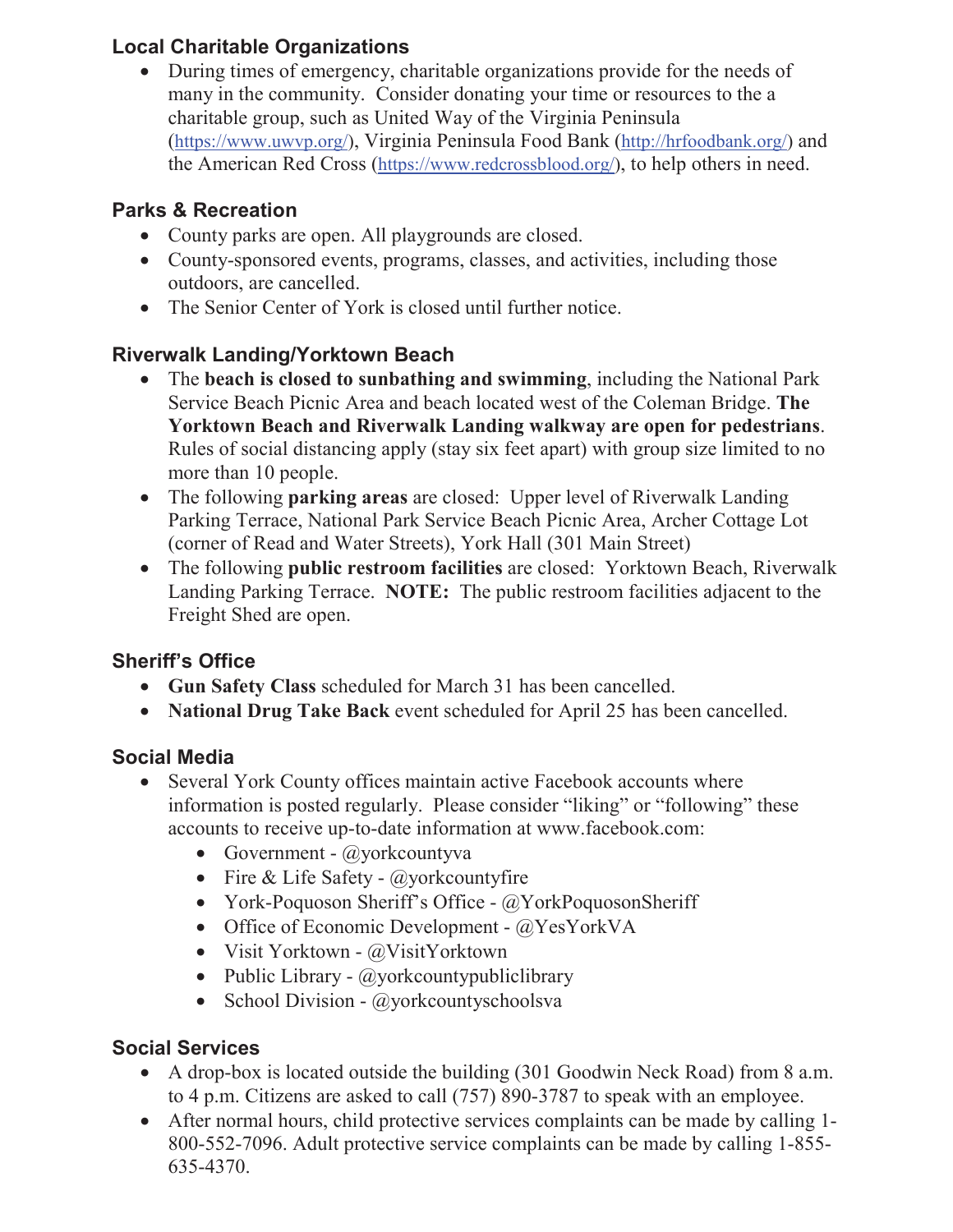- Citizens wishing to apply for benefits can do so 24-hours-a-day at <www.commonhelp.virginia.gov>or by calling 1-855-635-4370.
- If a citizen has documents necessary for benefits, please use your smart phone, table, or computer and email them to benefit.programs $@$ yorkcounty.gov. These can also be faxed to (757) 890-4980 or placed in the drop-box during normal business hours.

#### **Treasurer**

- Citizens are asked to conduct business via telephone, email, and website. Visit <www.yorkcounty.gov/treasurer> for contact information.
- $\bullet$  A drop-box is located on the outside of the Finance Building, 120 Alexander Hamilton Boulevard, for use by citizens in making payments.

#### **Tourism Development**

- Historic Yorktown operations and buildings are closed until further notice. This includes Trolley service, Gallery at York Hall, York County Historical Museum, and the Freight Shed.
- County-sponsored or co-sponsored events from now until the end of April are cancelled or postponed including our opening Market Days event, the French Market, and Pirate Festival. As previously announced, the National Park Service's Civil War Weekend, Victory at Yorktown 10K/5K/1Mile Family Fun Rn, and Ferrari Invasion are all cancelled.

#### **Voter Registration**

 access to the Internet may call (757) 890-3440 to request an application be mailed • The Voter Registrar's office, like all County offices/buildings, remains closed to the public. The Voter Registrar encourages voters to register or update their address online at<www.elections.virginia.gov/citizen-portal>. Individuals without to them. Once completed, the form may be returned via mail to York County Voter Registrar, P.O. Box 451, Yorktown VA 23690. For additional details, visit <www.yorkcounty.gov/voting>.

#### **Waste Management Update**

- **The drop-off center and VPPSA Compost Facility are open.**
- York County's Waste Management Division has seen an increase in the amount of household trash being collected this week. Our contracted trash collection provider, Republic Services, is working later each day to ensure all collections are complete. Residents are asked to leave their containers at the curbside on their collection day until their trash is picked up.
- Citizens are reminded not to flush items that cannot be flushed. This includes "flushable" wipes, hygiene products, paper towels, tissues, cat litter, fats/oils/grease, etc.
- The Keep American Beautiful group, along with York County Waste Management and Beautification Committee, ask everyone to refrain from community cleanup events during this time due to the Governor's order for social distancing and the ban on groups of more than 10 people.
- The **Tire Recycling Event** scheduled for April 18 has been cancelled.
- The **Shred Event** scheduled in conjunction with the April 25 National Drug Take Back has been cancelled.